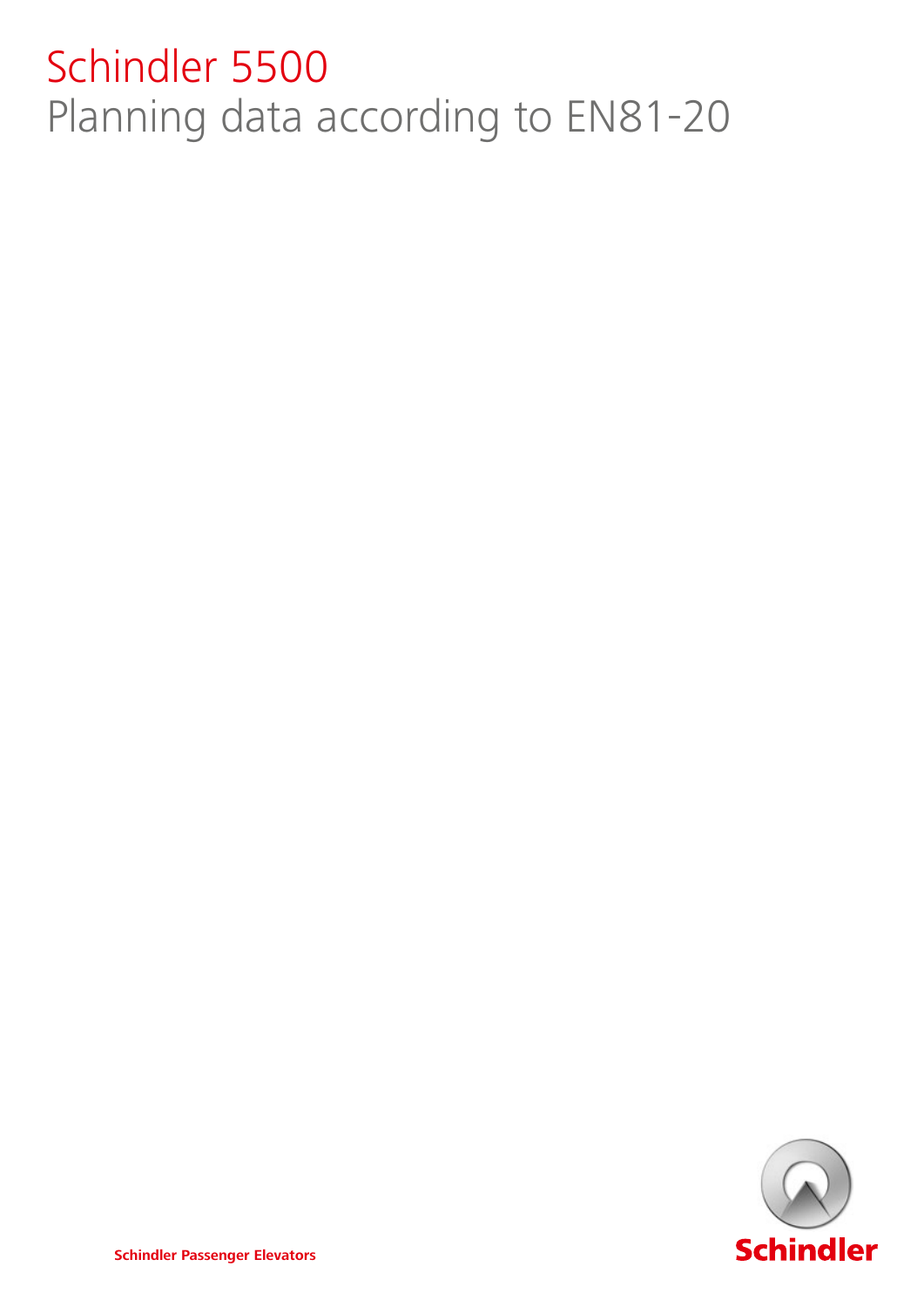### Schindler 5500 MRL Planning Data

All elevators<br>
placed on the market<br>
placed on the market<br> **placed on the market as of 1st September 2017 must comply with EN 81-20\*. Please EN 81-20** for any<br>contact us for any **further questions.** 

HSK<sup>(2)</sup> Reduced headroom, foldable balustrade 700 mm where code allows (country specific)

|                        | Munice of Scop's max<br>Passages (2011-2011 |            |     |               |                                                        | Munice of entrances |      |                                 |                                                             |      |                                                                                                                      |                                                                                       |      |            |                    |                    |
|------------------------|---------------------------------------------|------------|-----|---------------|--------------------------------------------------------|---------------------|------|---------------------------------|-------------------------------------------------------------|------|----------------------------------------------------------------------------------------------------------------------|---------------------------------------------------------------------------------------|------|------------|--------------------|--------------------|
|                        |                                             |            |     |               |                                                        |                     |      |                                 |                                                             |      |                                                                                                                      |                                                                                       |      |            |                    |                    |
|                        | Load capacity                               |            |     | Travel height |                                                        |                     |      |                                 | Door                                                        |      |                                                                                                                      | Hoistalay                                                                             |      |            |                    |                    |
|                        |                                             |            |     |               |                                                        |                     |      |                                 |                                                             |      |                                                                                                                      |                                                                                       |      |            |                    |                    |
|                        |                                             |            |     |               |                                                        |                     |      |                                 |                                                             |      |                                                                                                                      |                                                                                       |      |            |                    |                    |
| GQ                     |                                             | <b>VKN</b> | HQ  | ΖE            | ZKE                                                    | BK                  | TK   | HK                              | Type                                                        | BT   | HT                                                                                                                   | BS                                                                                    | TS   | <b>HSG</b> | HSK <sup>(1)</sup> | HSK <sup>(2)</sup> |
| kg                     |                                             | m/s        | m   |               |                                                        | mm                  | mm   | mm                              |                                                             | mm   | mm                                                                                                                   | mm                                                                                    | mm   | mm         | mm                 | mm                 |
| 630                    | 8                                           | 1.0        | 45  | 15            | $\mathbf{1}$                                           | 1100                | 1400 | 2200-3000                       | T <sub>2</sub>                                              | 900  | 2000-2400                                                                                                            | 1650                                                                                  | 1775 | 1475       | HK+1675            | HK+1425            |
|                        |                                             | 1.6        | 80  | 30            | $\mathbf{1}$                                           |                     |      |                                 |                                                             |      |                                                                                                                      |                                                                                       |      | 1575       | HK+1850            | HK+1625            |
| 800                    | 10                                          | 1.0        | 45  | 15            | $\mathbf{1}$                                           | 1350                | 1400 | 2200-3000                       | C <sub>2</sub>                                              | 900  | 2000-2400                                                                                                            | 2025                                                                                  | 1700 | 1475       | HK+1675            | HK+1275            |
|                        |                                             | 1.6        | 80  | 30            | $\mathbf{1}$                                           |                     |      |                                 |                                                             |      |                                                                                                                      |                                                                                       |      | 1575       | HK+1850            | HK+1450            |
| 1000                   | 13                                          | 1.0        | 45  | 15            | $\mathbf{1}$                                           | 1100                | 2100 | 2200-3000                       | T <sub>2</sub>                                              | 900  | 2000-2400                                                                                                            | 1650                                                                                  | 2475 | 1175       | HK+1675            | HK+1275            |
|                        |                                             | 1.6        | 80  | 30            | $\mathbf{1}$                                           |                     |      |                                 |                                                             |      |                                                                                                                      |                                                                                       |      | 1300       | HK+1850            | HK+1450            |
|                        |                                             | 2.5        | 100 | 36            | $\mathbf{1}$                                           |                     |      |                                 |                                                             |      |                                                                                                                      | 1700                                                                                  | 2475 | 2050       | HK+2250            | HK+2050            |
|                        |                                             | 3.0        | 150 | 50            | $\mathbf{1}$                                           |                     |      |                                 |                                                             |      |                                                                                                                      |                                                                                       |      | 2275       | HK+2400            | HK+2250            |
|                        | 13                                          | 1.0        | 45  | 15            | $\mathbf{1}$                                           | 1600                | 1400 | 2200-3000                       | C <sub>2</sub>                                              | 900  | 2000-2400                                                                                                            | 2150                                                                                  | 1700 | 1175       | HK+1675            | HK+1275            |
|                        |                                             | 1.6        | 80  | 30            | $\mathbf{1}$                                           |                     |      |                                 |                                                             |      |                                                                                                                      |                                                                                       |      | 1300       | HK+1850            | HK+1450            |
|                        |                                             | 2.5        | 100 | 36            | $\mathbf{1}$                                           |                     |      |                                 |                                                             |      |                                                                                                                      | 2200                                                                                  | 1725 | 2200       | HK+2250            | HK+2050            |
|                        |                                             | 3.0        | 150 | 50**          | $\mathbf{1}$                                           |                     |      |                                 |                                                             |      |                                                                                                                      |                                                                                       |      | 2425       | HK+2400            | HK+2250            |
| 1275                   | 17                                          | 1.0        | 45  | 15            | $\mathbf{1}$                                           | 1200                | 2300 | 2200-3000                       | T <sub>2</sub>                                              | 1100 | 2000-2400                                                                                                            | 1950                                                                                  | 2700 | 1175       | HK+1675            | HK+1300            |
|                        |                                             | 1.6        | 80  | 30            | $\mathbf{1}$                                           |                     |      |                                 |                                                             |      |                                                                                                                      |                                                                                       |      | 1300       | HK+1850            | HK+1500            |
|                        |                                             | 2.5        | 100 | 36            | $\mathbf{1}$                                           |                     |      |                                 |                                                             |      |                                                                                                                      | 2000                                                                                  | 2700 | 2075       | HK+2250            | HK+2050            |
|                        |                                             | 3.0        | 150 | 50            | $\mathbf{1}$                                           |                     |      |                                 |                                                             |      |                                                                                                                      |                                                                                       |      | 2300       | HK+2400            | HK+2250            |
|                        | 17                                          | 1.0        | 45  | 15            | $\mathbf{1}$                                           | 1650                | 1700 | 2200-3000                       | C <sub>2</sub>                                              | 1100 | 2000-2400                                                                                                            | 2425                                                                                  | 2025 | 1175       | HK+1675            | HK+1300            |
|                        |                                             | 1.6        | 80  | 30            | $\mathbf{1}$                                           |                     |      |                                 |                                                             |      |                                                                                                                      |                                                                                       |      | 1300       | HK+1850            | HK+1475            |
|                        |                                             | 2.5        | 100 | 36            | $\mathbf{1}$                                           |                     |      |                                 |                                                             |      |                                                                                                                      | 2450                                                                                  | 2050 | 2255       | HK+2250            | HK+2050            |
|                        |                                             | 3.0        | 150 | 50**          | $\mathbf{1}$                                           |                     |      |                                 | C4                                                          |      |                                                                                                                      | 2250                                                                                  | 2100 | 2425       | HK+2400            | HK+2250            |
| 1600                   | 21                                          | 1.0        | 45  | 15            | $\mathbf{1}$                                           | 1400                | 2400 | 2200-3000                       | C4                                                          | 1300 | 2000-2400                                                                                                            | 2200                                                                                  | 2800 | 1200       | HK+1675            | HK+1300            |
|                        |                                             | 1.6        | 80  | 30            | $\mathbf{1}$                                           |                     |      |                                 |                                                             |      |                                                                                                                      |                                                                                       |      | 1325       | HK+1850            | HK+1475            |
|                        |                                             | 2.5        | 100 | 36            | $\mathbf{1}$                                           |                     |      |                                 |                                                             |      |                                                                                                                      | 2225                                                                                  | 2800 | 2185       | HK+2250            | HK+2050            |
|                        |                                             | 3.0        | 150 | 50            | $\mathbf{1}$                                           |                     |      |                                 |                                                             |      |                                                                                                                      |                                                                                       |      | 2525       | HK+2400            | HK+2400            |
|                        | 21                                          | 1.0        | 45  | 15            | $\mathbf{1}$                                           | 2100                | 1600 | 2200-3000                       | C <sub>2</sub>                                              | 1100 | 2000-2400                                                                                                            | 2675                                                                                  | 1925 | 1200       | HK+1675            | HK+1325            |
|                        |                                             | 1.6        | 80  | 30            | $\mathbf{1}$                                           |                     |      |                                 |                                                             |      |                                                                                                                      |                                                                                       |      | 1325       | HK+1850            | HK+1525            |
|                        |                                             | 2.5        | 100 | 36            | $\mathbf{1}$                                           |                     |      |                                 |                                                             |      |                                                                                                                      | 2700                                                                                  | 1950 | 2250       | HK+2250            | HK+2050            |
|                        |                                             | 3.0        | 150 | 50            | $\mathbf{1}$                                           |                     |      |                                 |                                                             |      |                                                                                                                      |                                                                                       |      | 2700       | HK+2400            | HK+2400            |
| 1800                   | 24                                          | 1.0        | 45  | 15            | $\mathbf{1}$                                           | 2100                | 1800 | 2200-3000                       | C <sub>2</sub>                                              | 1200 | 2000-2400                                                                                                            | 2775                                                                                  | 2125 | 1225       | HK+1675            | HK+1425            |
|                        |                                             | 1.6        | 80  | 30            | $\mathbf{1}$                                           |                     |      |                                 |                                                             |      |                                                                                                                      |                                                                                       |      | 1350       | HK+1850            | HK+1625            |
|                        |                                             | 2.5        | 100 | 36            | $\mathbf{1}$                                           |                     |      |                                 |                                                             |      |                                                                                                                      | 2800                                                                                  | 2150 | 2275       | HK+2250            | HK+2250            |
|                        |                                             | 3.0        | 150 | 50            | $\mathbf{1}$                                           |                     |      |                                 |                                                             |      |                                                                                                                      |                                                                                       |      | 2725       | HK+2500            | HK+2500            |
| 2000                   | 26                                          | $1.0$      | 45  | 15            | $\mathbf{1}$                                           | 1500                | 2700 | 2200-3000                       | C4                                                          | 1300 | 2000-2400                                                                                                            | 2300                                                                                  | 3100 | 1250       | HK+1675            | HK+1450            |
|                        |                                             | 1.6        | 80  | 30            | $\mathbf{1}$                                           |                     |      |                                 |                                                             |      |                                                                                                                      |                                                                                       |      | 1325       | HK+1850            | HK+1575            |
|                        |                                             | 2.5        | 100 | 36            | $\mathbf{1}$                                           |                     |      |                                 |                                                             |      |                                                                                                                      |                                                                                       |      | 2225       | HK+2250            | HK+2150            |
| 2500                   | 33                                          | 1.0        | 45  | 15            | $\mathbf{1}$                                           | 1800                | 2700 | 2200-3000                       | C4                                                          | 1400 | 2000-2400                                                                                                            | 2525                                                                                  | 3100 | 1300       | HK+1675            | HK+1500            |
|                        |                                             | 1.6        | 80  | 30            | $\mathbf{1}$                                           |                     |      |                                 |                                                             |      |                                                                                                                      |                                                                                       |      | 1375       | HK+1850            | HK+1625            |
|                        |                                             | 2.5        | 100 | 36            | $\mathbf{1}$                                           |                     |      |                                 |                                                             |      |                                                                                                                      | 2550                                                                                  | 3100 | 2300       | HK+2250            | HK+2250            |
| GQ<br><b>VKN</b><br>HQ | Load capacity<br>Speed<br>Travel height     |            |     |               | Car width<br>ΒK<br>TK<br>Car depth<br>НK<br>Car height |                     |      | T <sub>2</sub>                  | Telescope door<br>C2/C4<br>Center-opening<br>telescope door |      |                                                                                                                      | Shaft width<br><b>BS</b><br><b>TS</b><br>Shaft depth<br><b>HSG</b><br>Shaft pit depth |      |            |                    |                    |
| $HEmin = HT + 450$ mm  |                                             |            |     |               |                                                        |                     | HT   | Door width<br>BT<br>Door height |                                                             |      | Clear overhead below lifting beam<br><b>HSK</b><br>HSK <sup>(1)</sup><br>Standard headroom, fixed balustrade 1100 mm |                                                                                       |      |            |                    |                    |

 $HK = HT + min. 100 mm$ 

Flooring (HKZ): above values based on a maximum floor thickness of 40 mm

\* EU type examination in accordance with Lifts Directive (Directive 2014/33/EU), based on EN 81-20

\*\* > 44 stops requires destination control/PORT

#### **Remarks:**

– Our equipment is designed to withstand a temperature range of 5 to 40°C

– To achieve a suitable temperature for service personnel, the shaft temperature should be kept within the range of 5 to 35°C

– The humidity in the shaft should not exceed 90% in monthly average and 95% in daily average without condensation

– Table of dimensions as per EN 81-20/50, for other country codes and specific requirements (eg. EN 81-72 2015 fire fighter elevator or EN 81-77 seismic elevator), please contact our local sales office

– Shaft dimensions width & depth are based on clear dimension +/-25mm horizontal tolerances over the total shaft height (for shaft height > 80 m, please consult your sales representative)

– All given information is for general reference and planning. For specific construction detail, please contact our local sales office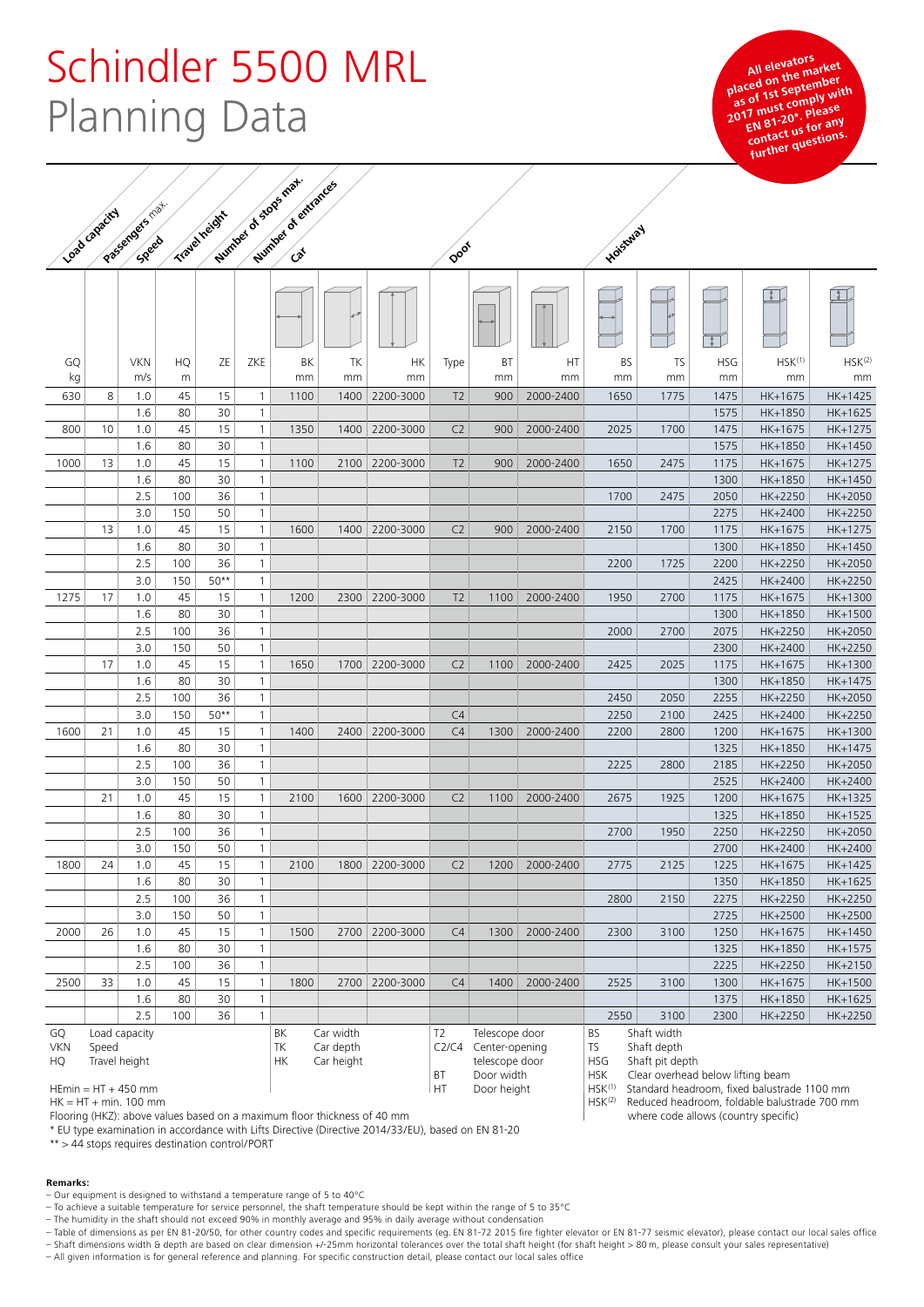# Height and plan view



One-sided entrance



One-sided entrance telescope door



One-sided entrance Center-opening telescope door

For additional information, such as proposals, construction plans, and pricing, please contact our local sales office.